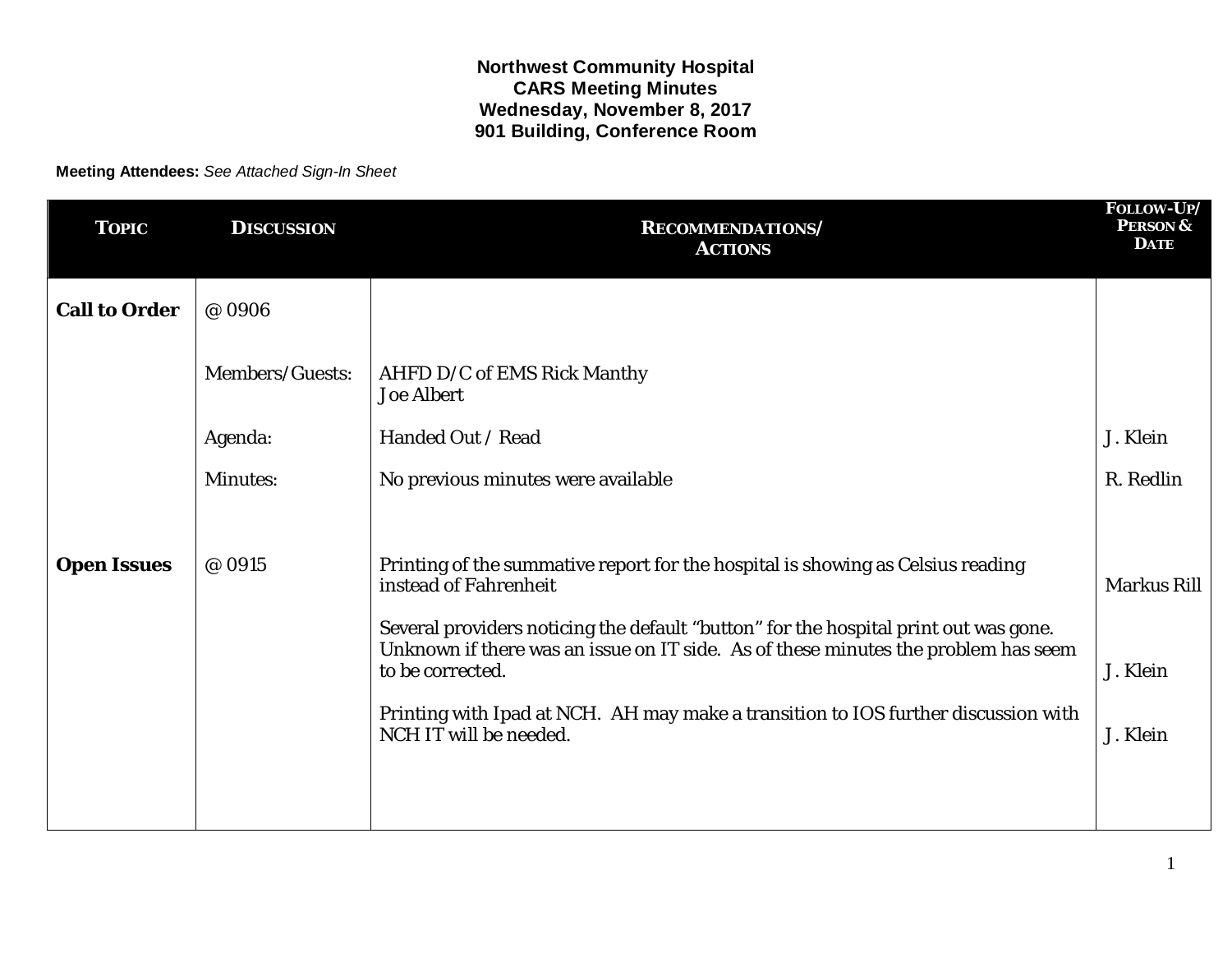## **Northwest Community Hospital CARS Meeting Minutes Wednesday, November 8, 2017 901 Building, Conference Room**

| <b>Open Issues</b><br>Con't   | @ 0925 | The group agreed that the Facebook & Twitter accounts would be used more than<br>reading emails. Work is in progress on how those will function for the NWCEMSS.                                                                                                                                                                                                                                                                                                                                                                                                                                                                                                                                                                                      | S. Parry                    |
|-------------------------------|--------|-------------------------------------------------------------------------------------------------------------------------------------------------------------------------------------------------------------------------------------------------------------------------------------------------------------------------------------------------------------------------------------------------------------------------------------------------------------------------------------------------------------------------------------------------------------------------------------------------------------------------------------------------------------------------------------------------------------------------------------------------------|-----------------------------|
|                               | @ 0938 | Nothing new with the Smartphone application. The phone app would be used to<br>make EMS system resources available (SOP's, Policy etc.) instead of going to the<br>website. Categorization of the "app" would make it easier to access information                                                                                                                                                                                                                                                                                                                                                                                                                                                                                                    | J. Denna                    |
|                               | @ 0940 | PBPI would like to see sepsis supplemental questions (for ex. "does the pt. have a<br>current infection?" with yes & no choices) A list of what PBPI would like to see was<br>presented to CARS and given to the template manager. We can also look into getting<br>validation for this question through Patrick Sennett. It was uncertain whether<br>CARS/NCH could write its own validity rule for supplemental questions. CARS will<br>look into options to make that possible. Discussion<br>Situational tools for sepsis is an option but not yet optimal. Going forward to develop<br>sepsis supplemental questions for PBPI. Motion on the floor to activate this request<br>ASAP. 1st Parry / 2nd M. Hayden. All in favor with no opposition. | <b>Todd</b><br><b>Novak</b> |
| <b>New</b><br><b>Business</b> | @ 1015 | Patrick Sennett made the CARS committee aware (via email) of a new EtCO2<br>procedure where you can choose waveforms as a pick list or dropdown in procedures.<br>It was briefly discussed that opening a procedure to document CO2 was<br>counterproductive and that if that list could somehow get into the Vitals PT as an IT<br>"evitals" field and not a NEMSIS field that could be a better option.                                                                                                                                                                                                                                                                                                                                             | J. Klein                    |
|                               | @1026  | There recently has been a problem with a Lincolnshire login. A text box appears<br>during a login that states "You are logged into Elite Field but you need to log into the<br>server to continue" then it asks for a user name and password. No other provider was<br>aware of this happening to them on their IT account. CARS will follow up with PS for<br>further information.                                                                                                                                                                                                                                                                                                                                                                   | Patrick<br><b>Sennett</b>   |